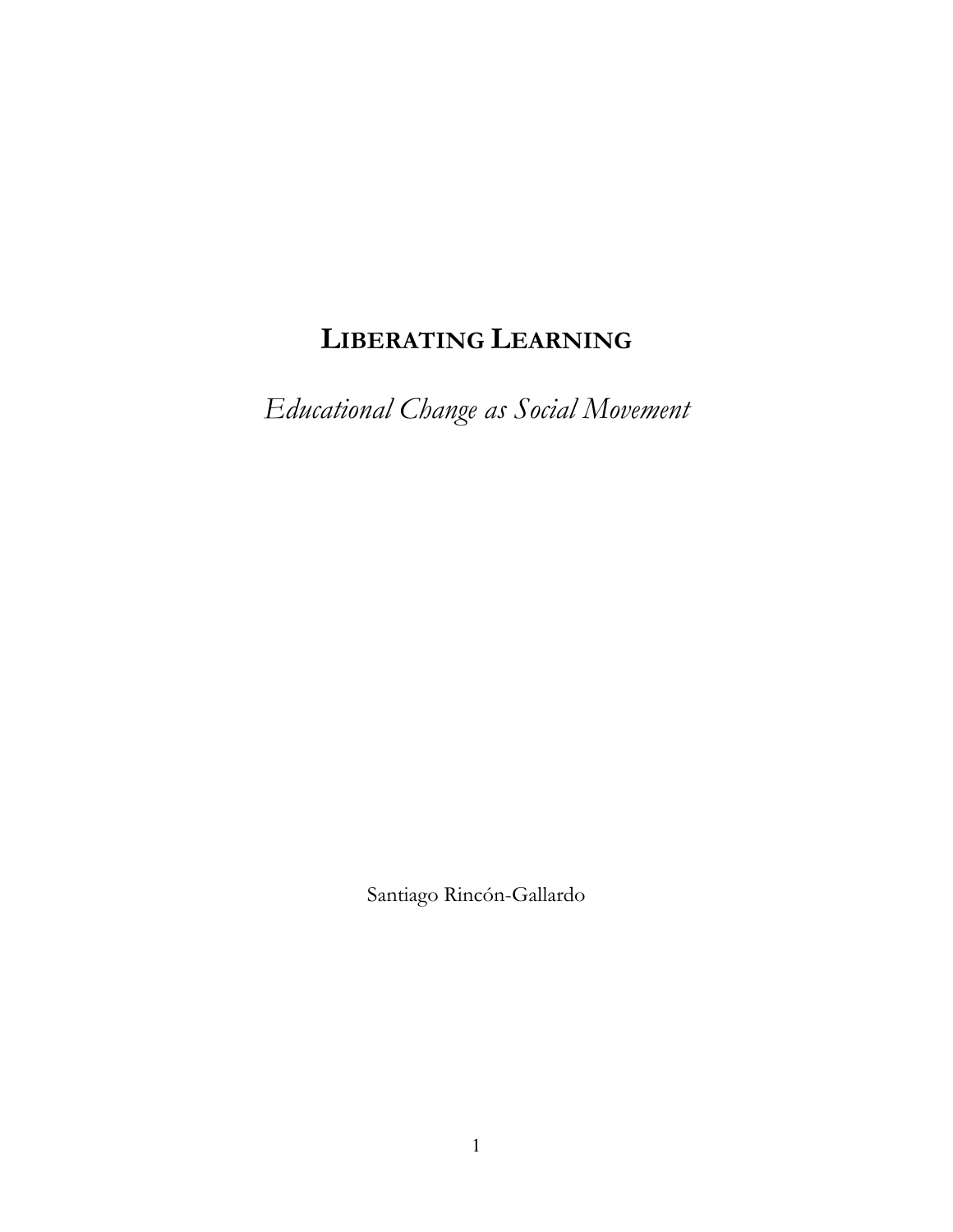## **Chapter Two. A Glimpse into the Future of Learning [edited]**

. . . .In stark contrast with the fast-paced spread and growth of digital technologies for learning, the basic grammar of schooling has remained practically stable for over a century. Some leading education thinkers are now suggesting that the future of learning will flourish outside of schools, while schools might continue to exist mostly to provide custody and care for children and youth. Others have suggested that if schools fail to nurture deep learning and durable learning skills among our younger generations, they will be substituted by different, more effective and agile institutions. Whether or not most schools and school systems around the world will succeed at becoming vibrant places for learning remains an open question.

While facing many odds, I am convinced that the pursuit of renewed public education systems that embrace and build movements to liberate learning is worth our best efforts. In this chapter, I will offer a glimpse into liberating learning, as can be observed in a handful of classrooms, schools and school systems around the world.

#### *Liberating Learning in Classrooms*

There are reasons for optimism. Throughout the history of compulsory schooling, and to this date, examples can be found of classrooms, schools, and school systems organized around liberating learning for young people and adults alike. Some contemporary examples offer us glimpses into the future of learning. Some of these examples come from the Global South, a region often overlooked by scholars of educational change. Others come from developed economies.

. . . .Walk into a place where liberating learning is regular practice and you will find students working individually or in small groups on problems or questions that matter to them, over extended periods of time. You will see each student working at their own pace and in the space of their choice – in one of many work stations set up in a classroom, in hallways, or outdoors. No assigned sitting, no rows of individual chairs and desks, very little – if any – time spent on adult lectures for the whole group. Some kids may work on tables, others sit or lie on their bellies on a carpet to read, others on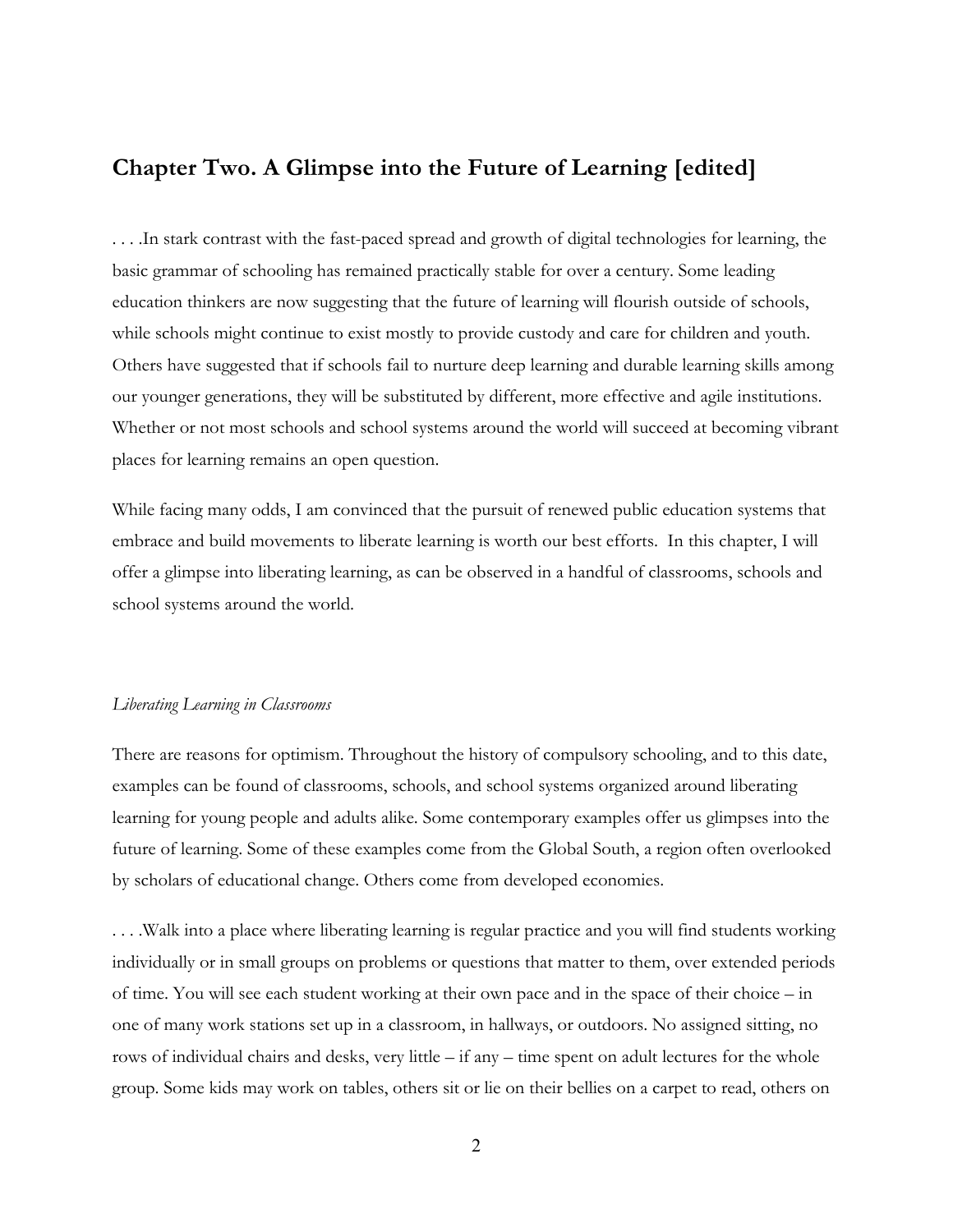rocking chairs, cushiony seats, couches, a foyer in the hallway, yet others stand up next to each other while discussing a text, a personal note, or figuring out how an artefact of interest works.

You will hear a constant buzz made up of the multiple conversations taking place, most of them centered around the work students are doing, the questions or dilemmas they're facing, or the strategies they're using to make sense of their topics of study. While there is a constant flow of people and conversation, everyone seems highly focused on their work. In fact, if you come to a place like this as an external observer, the people in the group will likely not notice you're there until you come closer to see their work and hear what they're saying. You will also notice that students seem unaware of time passing – they may be surprised when the time for recess or the end of the day comes. They continue their work during recess, at home, or on weekends. Students there work harder, but they don't seem to mind. They actually seem to *want* to work harder.

Approach any of the students in these classrooms and ask them about their work, and they will be able to articulate, on the spot and with remarkable clarity, what they are doing and why, what they are learning and how, why it matters, to what extent they've gained mastery of what they're learning, what are key areas where they need to get better at, and their plans to do just that. They may show you with pride some of the work they've produced, pointing to parts of it as they explain their learning. Ask them what they think about this way of working and you will hear genuine signs of excitement and self-efficacy.

Look for some examples of student work and learning tools being used in the classroom and you will start to see the varied ways in which students connect with the outside world as part of their regular activities. If the school you visit is equipped with internet and devices to access it, you may see blogs, podcasts or videos produced by the students to make their learning visible to wider audiences. Many students may use an internet browser to search for information or digital tools they need to make sense of the questions they're tackling. You may find evidence of exchange with experts in the fields that students are learning about – either because the experts visit the school, meeting with the class virtually to provide feedback, or because students visit them in their workplace to gain exposure to their expert practice.

Now pay attention to the color of the skin, the gender identity, or the physical mobility of students in the group. You may be surprised – for it is unusual –that the quality and degree of challenge of

3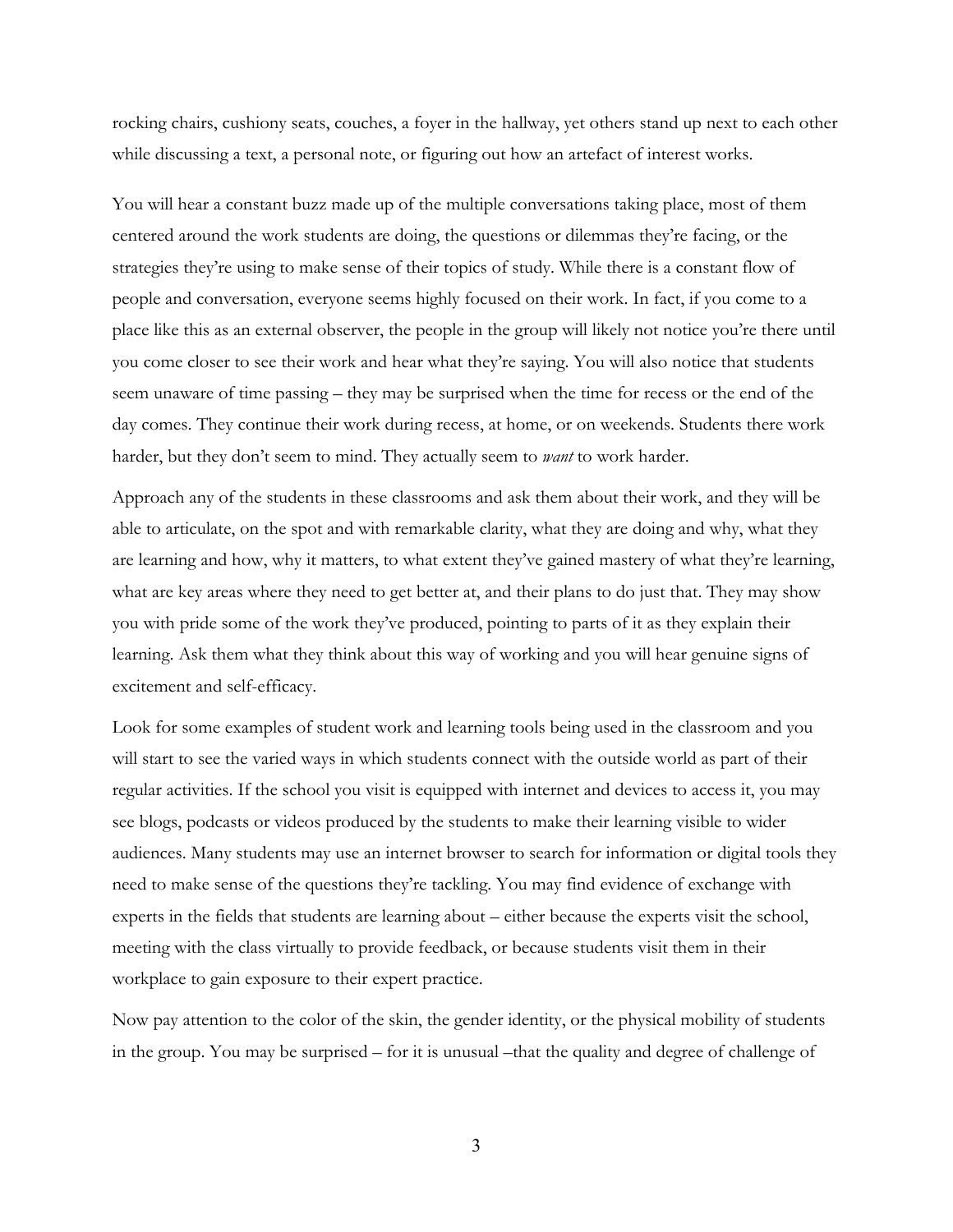the work being done and the treatment from other peers and adults remains equally demanding and respectful no matter what the student looks like.

Follow one or more adults in the room and observe their interactions with students. Teachers move across the multiple learning spaces to engage in one-on-one or small group conversation with students. They constantly ask students to articulate what they are doing and why, offering specific feedback to their work. They listen attentively to what students have to say and remain alert to evidence of what they have learned, how they are thinking about the problem at hand, to what extent they are transferring knowledge and skills learned previously to tackle a new situation, or what misconceptions, mistakes, or dilemmas remain unresolved. Only after careful listening does they offer feedback, ask a carefully crafted question to help students find their own answers, or suggest possible next steps. Adults make themselves available to respond when a student has a question or feel stuck, and intervene when conflict or another problem arises in a group of students working together. Whole group activities are brief and agile, used to make announcements for the class or to share insights or questions from individual students and small groups with the larger group. In a group like this, you will see spontaneous signs of affection between teachers and students – a tap on the shoulder, a smile, a joke, a big laugh.

In places like this, adults are constantly learning in public – perhaps by saying "I don't know" when they don't have an answer to a question asked by a student; by learning about a topic or how to use a digital learning tool from a student who masters it; by making mistakes in public, acknowledging and correcting them; by expressing genuine surprise and excitement when a student comes up with a good solution or idea that they had not thought about; by acknowledging confusion and going through it in public; by expressing aloud what and how they're thinking about and through a puzzling question or problem; or by publicly opening their most hard-wired assumptions to scrutiny.

#### *Liberating Learning in Schools*

If you happen to be in one of those unlikely sites where liberating learning is embraced by and nurtured in the whole school on a regular basis, shadow a teacher for a day. You will become aware of the multiple occasions on which she interacts – formally and informally – with her colleagues and the principal to talk about and strategize around pedagogy and student learning. It won't take long to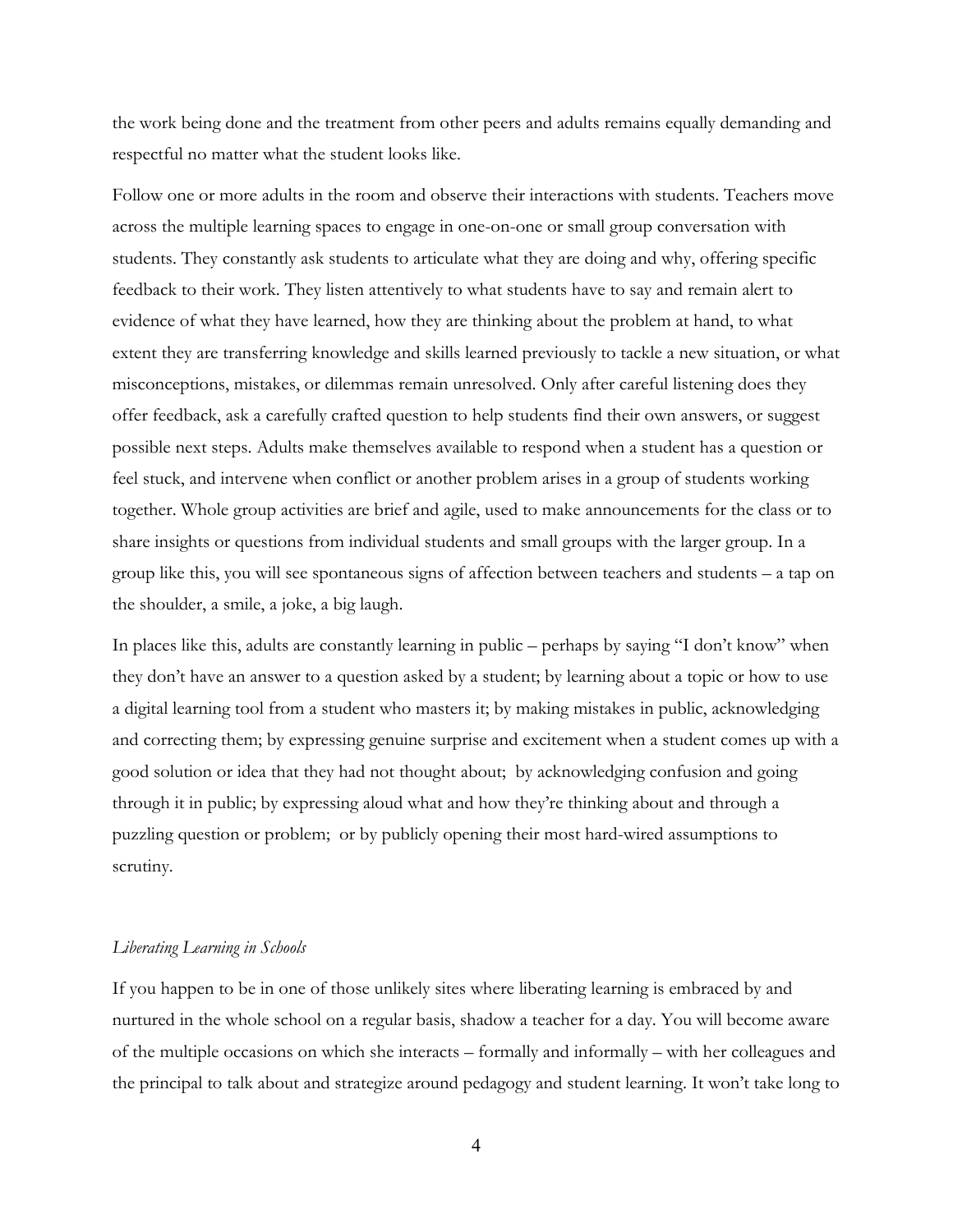notice that, just as students, teachers have multiple opportunities to experience liberating learning in their everyday work. Teacher and principal learning is a constant and highly visible activity in these schools. Adults in the school may be offered the time and space to explore topics or learn to use tools that they're not too familiar with. They will also have allocated time to meet regularly with their colleagues to work in teams, either by grade or in cross-panel fashion – teachers from multiple grades in elementary schools, or from multiple departments in intermediate or secondary school. In these teams, they co-plan and co-design common learning activities, analyze student work, assess whether and how deeply students are learning, examine pedagogical practices in light of these assessments, and continuously devise, test and refine their strategies to enhance and deepen student learning. As with students, if you ask them about their work, teachers will be able to explain with eloquence what their students are doing and why, to what extent and how deeply they're learning, how they know this, what is working and what isn't in their current practice, and what are their plans to get better. And it won't take much effort to perceive a genuine sense of excitement, pride and hope in their words and expressions.

Visit the school for a few days in a row and you will notice the active role parents play in the learning of their children. Parent meetings are mostly focused on student learning – for example, to discuss what students are expected to know and be able to do as a result of going to the school, to look at evidence of student learning, or to clarify why the work students are doing is so different from the schooling experience of parents. Administrative and logistical announcements use up only a minimal part of the agenda. You will realize that the notes sent home by the teachers request parents to discuss to with their kids about a topic they're exploring way more often than they remind them to complete menial tasks.

#### *Liberating Learning in Districts*

Now, if you're lucky enough to be in one of those very rare places where an entire school district is organized around powerful learning for students and adults alike, you will see that a vision for deep student learning is embedded in every aspect of the district's work. This vision is used as the basic point of reference to orient the work of the system, to review existing initiatives, let go of those not aligned with the core vision, and develop and select strategies to liberate learning across the system. District leaders and staff will be able to articulate with specificity and precision what powerful learning looks like in action, what are key observable features of the pedagogical practices that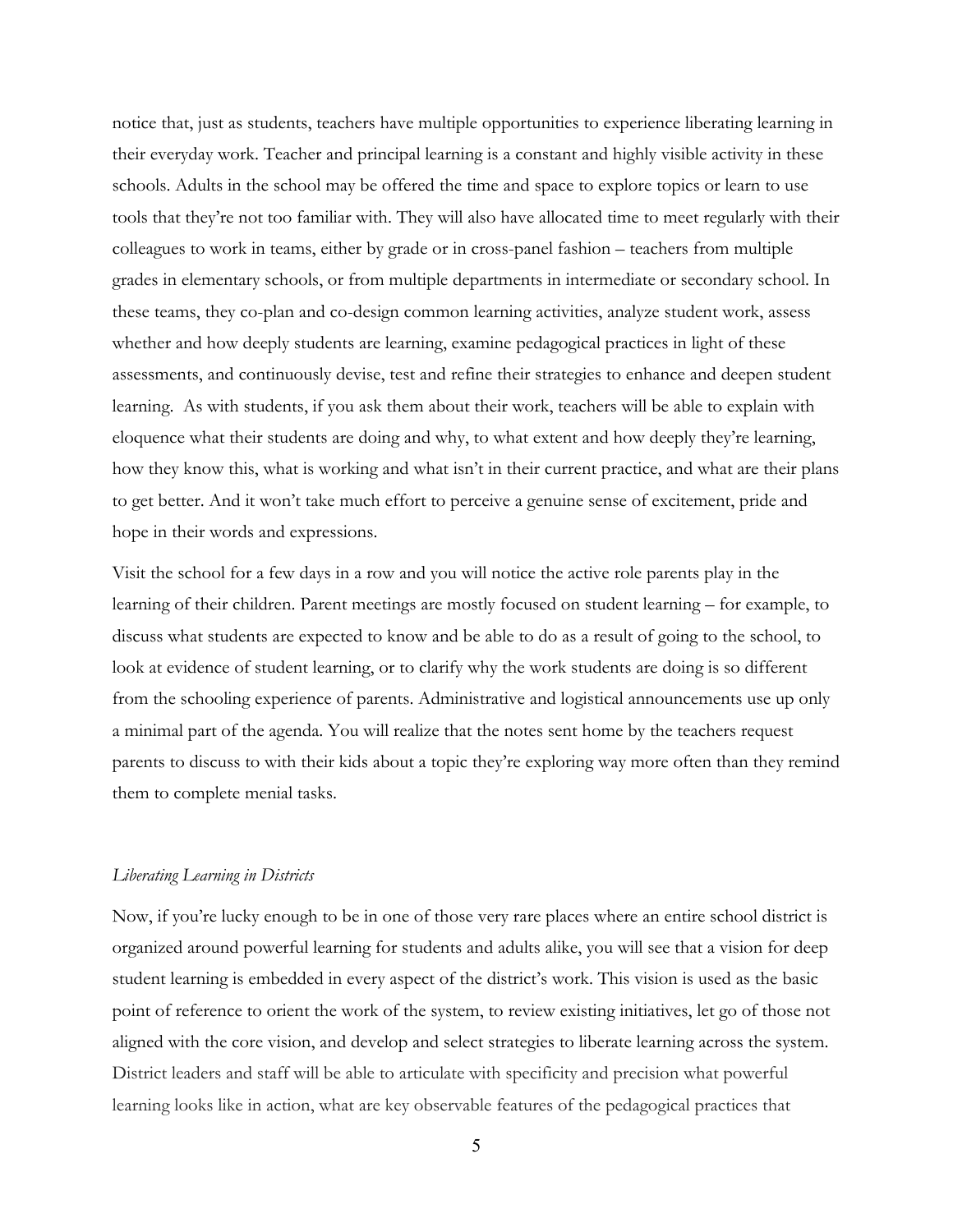liberate learning, and how their most prominent activities as district leaders connect to improved teacher practice and deeper student learning. You will identify a wide range of supports and conditions that the districts offer to the adults in the system to experience liberating learning themselves and change their practice to liberate learning among their students.

You may find material expressions of the system's commitment to powerful learning in the architecture and organization of learning spaces across the district.

You will see district leaders and staff acting as 'lead learners', that is, as leaders who create the conditions for everyone to learn while learning alongside them about what works and what doesn't. You will see them engaged in joint work – with their colleagues, with school leaders and educators alike – to examine, try out, test, and continuously refine pedagogical practice in classrooms. You will hear constant messages encouraging teachers and students to try and do things differently, to fail, learn from failure, and get better over time. People across the system will tell you that their school and district are places where they feel safe to experiment, make mistakes, and constantly get better as a result.

And you will see district leaders learning in public. You might see them learning from students in student-led workshops or tutoring sessions to learn how to leverage digital devices and resources to enhance learning. They participate in learning walks to constantly refine their skill to observe classroom practice and offer teachers useful feedback focused on improving and deepening the learning of students and adults alike. And they meet periodically with school leaders to share and develop solutions to their problems of practice.

You will notice that in systems like these, leadership and power are distributed and remarkably flat: Teachers and school leaders have direct access to a senior leader in the central office, and system leaders intentionally interact with actors in the system through dialogue, open communication, and co-development of solutions. Across the board, you will see signs of system coherence, or the shared depth of understanding about the nature of the work (Fullan & Quinn, 2015). In your conversations with people across the system, all the way from classrooms to the central office, you will notice consistent narratives in their talk about the core priorities of the district, the key strategies to pursue those priorities, and the specific ways in which their everyday work connects to the priorities and strategies of the system.

### Liberating Learning Across an Entire District<sup>1</sup>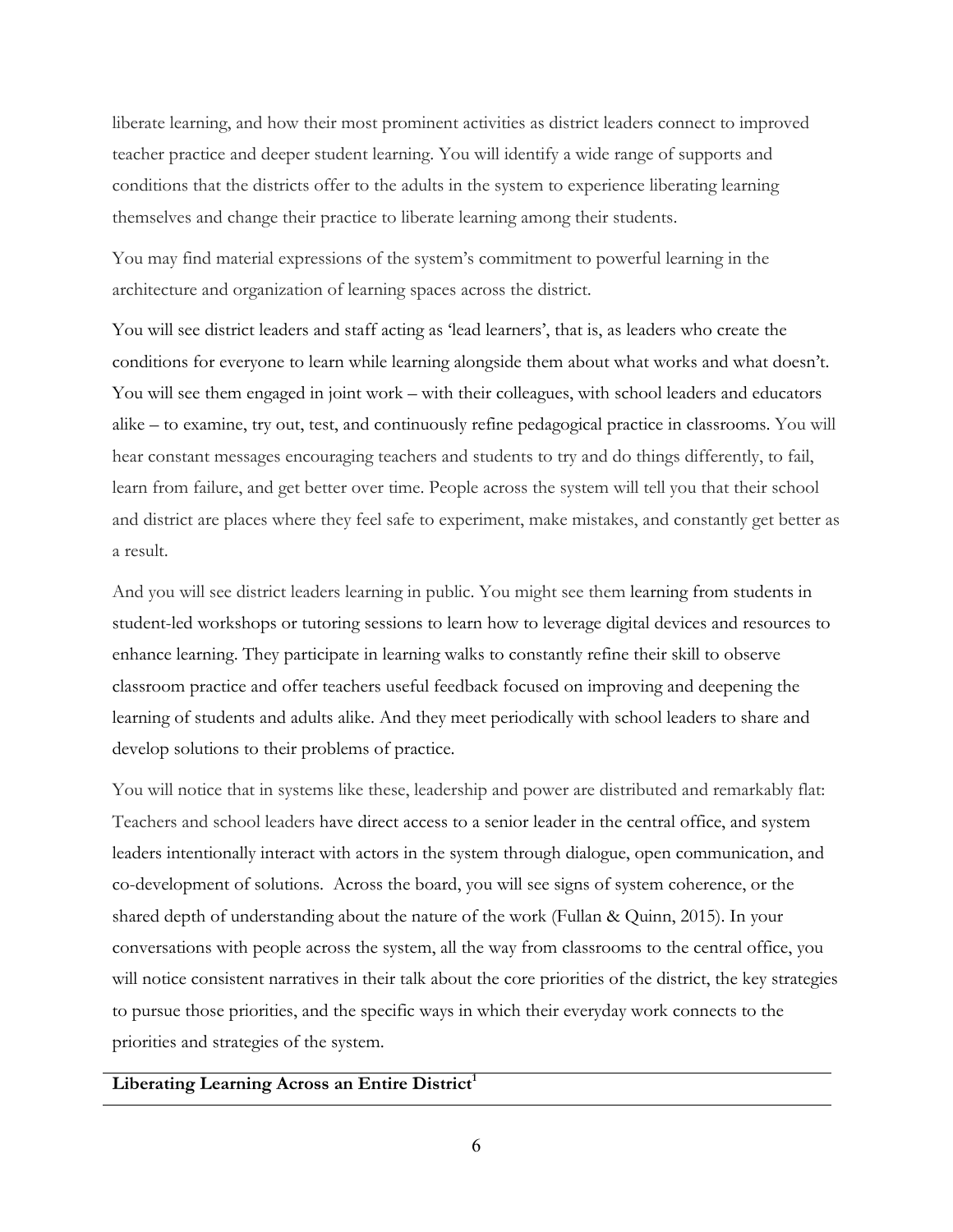*The Ottawa Catholic School Board (OCSB) in Ontario is a system where learning – of students and adults alike – is visible at every layer of the district's activities. Let's take a look, layer by layer, from the inside out. In some of the schools leading the way on pedagogical innovation and learning environments in this district, you can see elementary school kids moving freely within and between 3 or 4 rooms over extended blocks of time, working individually or in small groups on tasks of their choice – either selected from a variety of tasks carefully designed by a team of teachers or co-created between students and teachers – constantly presenting and refining their ideas to their peers and the adults in the room. Tasks and questions students embark on vary widely, and include things like:* 

- *a) exploring how to re-establish beauty in the world around them, fleshing out essential and divergent views of beauty, designing and implementing plans to re-establish beauty in their school and community.*
- *b) grade 10 students interviewing and interacting with grade 1 students, asking for pictures, videos of themselves and their families, what they like, to create narratives capturing who these young people are.*
- *c) grade 2 students engaging in all stages of creating a school garden, from reaching agreement and planning around what to grow, what to do with the produce, pros and cons of each alternative; creating the garden; and maintaining it throughout the year.*
- *d) Students creating video games with the support and feedback of an expert video game designer.*
- *e) Students creating a totem that represents them individually, with presentation and assistance from a First Nations elder.*

*In these schools, there is a learning function in almost every aspect of the school building. Learning commons offer space for study and collaboration, with ample space to walk around, movable furniture, projectors that students can access at any time and tablets and other digital devices for borrowing. There is Wi-fi across the entire buildings. Students are allowed to and often bring in and work with their personal devices. Floors in the hallways have different sections painted in different colours indicating which areas are for work and which are for circulation. There are green walls through the building for students to record videos to which they can later add moving or still backgrounds. There are small glass-covered holes in the walls here and there that reveal the internal structure of the building, with bar codes that can be scanned to find information about that part of the building structure and how it functions. Colourful student-made art is displayed across the hallways, in the form of large murals on the walls, painted panels encrusted on the ceilings, or posted on large boards.* 

*Teacher and principal learning is a constant and highly visible activity in these schools and across the district. Teachers meet often to work in teams, either by grade or in cross-panel fashion to co-plan and co-design common learning activities, examine student work to identify depth of understanding of the topics at hand and degree of development of core skills such as collaboration and citizenship, identify areas of improvement, and constantly refine their practice. But the visibility of teacher learning is not confined to teacher collaboration during prep- and planning time. It carries over to classrooms. There are schools where learning alongside or directly from students has become part of the regular activities of teachers, either to explore ideas or questions students come up with which teachers themselves don't know the answers to, or to learn to use new digital devices or resources teachers are not familiar with.*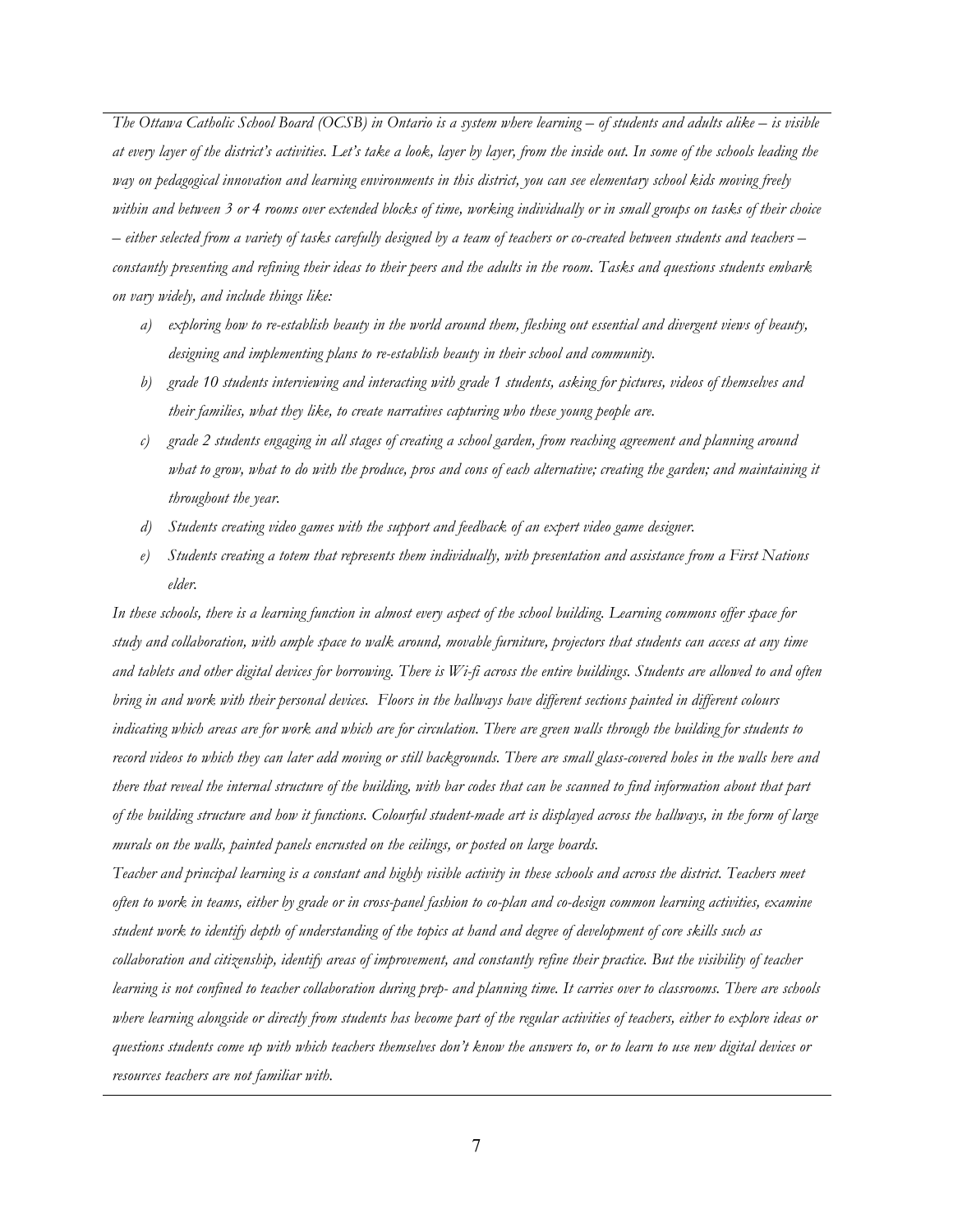*Principals and district administrators also learn in public. They attend student-led workshops or tutoring sessions to learn how to leverage digital devices and resources to enhance their own learning and improve their pedagogical and leadership practice; they participate in learning walks to constantly refine their skill to observe classroom practice, and offer teachers useful feedback focused on improving their practice and deepening student learning. Every month, all principals attend a Catholic Learning Leaders meeting, together with district coordinators and superintendents, to share and develop solutions to their problems of practice; and, as reported by teachers, principals also model learning in their meetings with staff – as, an elementary school principal said: "in staff meetings the principal is only one of the voices on the table. It is very common that teacher voice subsides that of the principal."*

*OCSB has managed to literally put deep learning front and centre of its efforts. A graphic that places 6 deep learning competencies (Collaboration, Communication, Creativity, Critical Thinking, Character and Citizenship*) *at the centre, surrounded by the four elements of Pedagogical Practices, Learning Partnerships, Learning Environments, and Leveraging Digital has been designed and distributed across the entire school district, and can be found everywhere from the board room in the central office to school and classroom walls. But far beyond the graphic, the most remarkable accomplishment of OCSB lies in its purposeful creation of an organizational culture where deep learning lives in the minds and hearts of growing numbers of people in all 83 schools in the system, and all the way from classroom to the central office.*

*The district leadership at OCSB operates as a remarkably flat structure, which allows robust two-way communication between the central office and schools. A coherence committee has been created to maintain a constant flow of communication and collaboration between all the units that make up the district, avoid the duplication of efforts, and to work on defining with increasing clarity how the key actions of the central office are supporting the development and spread of pedagogies that liberate learning across the system.* 

#### *Liberating Learning Across Thousands of Schools*

Now, imagine visiting a nation or a state where liberating learning has spread to thousands of schools, across entire educational systems. What you will find is examples of lively and strong movements of pedagogical change where everyone, all the way from students and teachers to state and national leaders maintain a relentless focus on fostering learner-centred pedagogies, with a special emphasis of reaching the most remote and historically marginalized communities across the territory. Talk to actors across the system and they will be able to articulate, with remarkable clarity and simplicity, what are the core features of their pedagogical practice, why they decided to adopt it, and the profound effect it has had in their own lives and the lives of their students. You will witness the strong presence that parents and the larger community have in the everyday lives of the schools